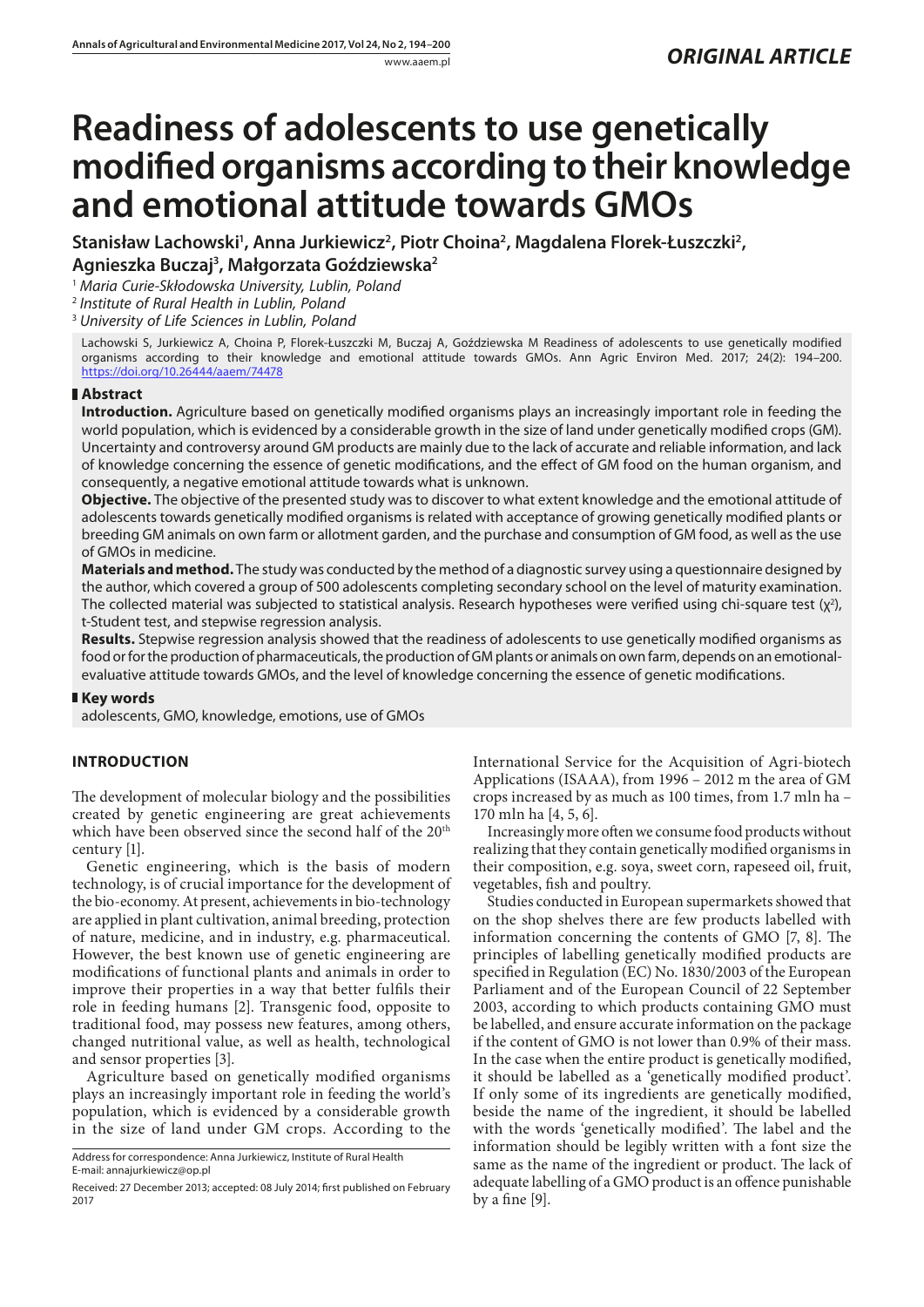The dynamic development of bio-technology observed in recent years evokes serious social concerns about potential risk due to uncontrolled penetration of dangerous transgenes into the natural environment or consumers' organisms. Thus, these concerns pertain to the health consequences of the consumption of GM food which, from a manygeneration perspective, are not known and difficult to foresee. Evaluations of organisms produced using genetic engineering are most often affected by targeted opinionforming actions, campaigns concerning GMO, common, or even purely ethical-moral opinions, and legal patents for life [10, 11, 12, 13].

Uncertainty and controversy around GM products are mainly due to the lack of accurate and reliable information, and lack of knowledge concerning the essence of genetic modifications, and the effect of GM food on the human organism, and consequently, a negative emotional attitude towards what is unknown [14, 15, 16].

## **OBJECTIVE**

The objective of the presented study was to discover to what extent knowledge and the emotional attitude of adolescents towards genetically modified organisms is related with acceptance of growing genetically modified plants or breeding GM animals on own farm or allotment garden, and the purchase and consumption of GM food, as well as the use of GMOs in medicine.

#### **MATERIALS AND METHOD**

The study covered a group of 500 adolescents (250 students – General Secondary School; 250 students – Secondary Technical Agricultural School) from the Lublin Region of eastern Poland, completing secondary school on the level of maturity examination during the school year 2010/2011. 58.4% of respondents were girls, and 41.6% boys. The majority of adolescents in the study lived in rural areas – 73.4%, only 26.6% were urban inhabitants. More than a half of respondents (51.8%) came from agricultural families, while the remainder (48.2%) from non-agricultural families (Tab. 1).

Table 1. Characteristics of adolescents in the study completing secondary schools

| Characteristics    |                                         | N   | $\%$ |
|--------------------|-----------------------------------------|-----|------|
| Gender             | Girls                                   | 292 | 58.4 |
|                    | Boys                                    | 208 | 41.6 |
|                    | Total                                   | 500 | 100  |
|                    | Urban area                              | 133 | 26.6 |
| Place of residence | Rural area                              | 367 | 73.4 |
|                    | Total                                   | 500 | 100  |
| Origin*            | Agricultural                            | 253 | 51.8 |
|                    | Non-agricultural                        | 235 | 48.2 |
|                    | Total                                   | 488 | 100  |
|                    | <b>General Secondary School</b>         | 250 | 50   |
| Type of school     | Secondary Technical Agricultural School | 250 | 50   |
|                    | Total                                   | 500 | 100  |
|                    |                                         |     |      |

\* - lack of data was not considered; N – number of respondents

The study was conducted by the method of a diagnostic survey, using a questionnaire. The questionnaire contained 82 items concerning the following problems:

1) respondents' knowledge concerning genetic modification and genetically modified organisms;

- 2) emotional attitude towards GMO;
- 3)health assessment of GMOs and food produced based on GM organisms;
- 4)readiness to grow and breed genetically modified organisms;
- 5)socio-demographic data concerning the adolescents in the study.

The research material collected was subjected to statistical analysis. Research hypotheses were verified using statistical tests: chi-square  $(\chi^2)$ , t-Student, and stepwise regression analysis. Multiple stepwise regression required the conversion of qualitative data into quantitative data (Likert scale). For this purpose, qualitative criteria describing the respondents' emotional attitude towards GMOs (emotional component of attitude), and readiness to use genetically modified organisms (behavioural component) were ascribed numerical values according to a scale from 1–4, where 1 – meant definite rejection of a given statement, and 4 – its definite acceptance. Mean values for individual characteristics were calculated for the total population sample and for subgroups of girls and boys. In order to specify the strength of the relationship between the indicators of respondents' knowledge, and their emotional attitude towards GMOs and behavioural indicators, stepwise regression analysis was performed.

#### **RESULTS**

**Knowledge of adolescents completing secondary schools concerning genetic modification of organisms.** Analysis of the research material showed that the majority of adolescents completing secondary schools (70.9%) were not interested in the scope of problems concerning genetic modification of organisms (GMOs), and only less than 1/3 of them (29.0%) showed an interest in this problem – boys significantly more often than girls (32.2% and 26.8%, respectively (Tab. 2). It should be presumed that the low interest in the scope of problems concerning GMOs resulted from low self-reported knowledge of the problem. More than 3/4 of adolescents in the study (78.3%) admitted that they had no knowledge concerning GMOs, or that their knowledge was rather poor, while every fifth respondent evaluated his/her level of knowledge as rather high, while only 1.6% – as very high (Tab. 2). A high level of knowledge concerning GMO was declared by a similar percentage of girls and boys, whereas high differences were observed between boys and girls who evaluated their knowledge as poor. Boys nearly twice as frequently as girls admitted that they had no knowledge concerning GMOs. The adolescents in the study similarly evaluated their scope of information pertaining to health effects resulting from the consumption of products prepared based on GMOs.

In order to investigate the validity of evaluations concerning self-reported knowledge of GMOs and its actual level, the adolescents were asked 4 detailed questions concerning this problem. Considering the correctness of the replies provided to these questions, the respondents' knowledge was assessed according to a 5-degree scale: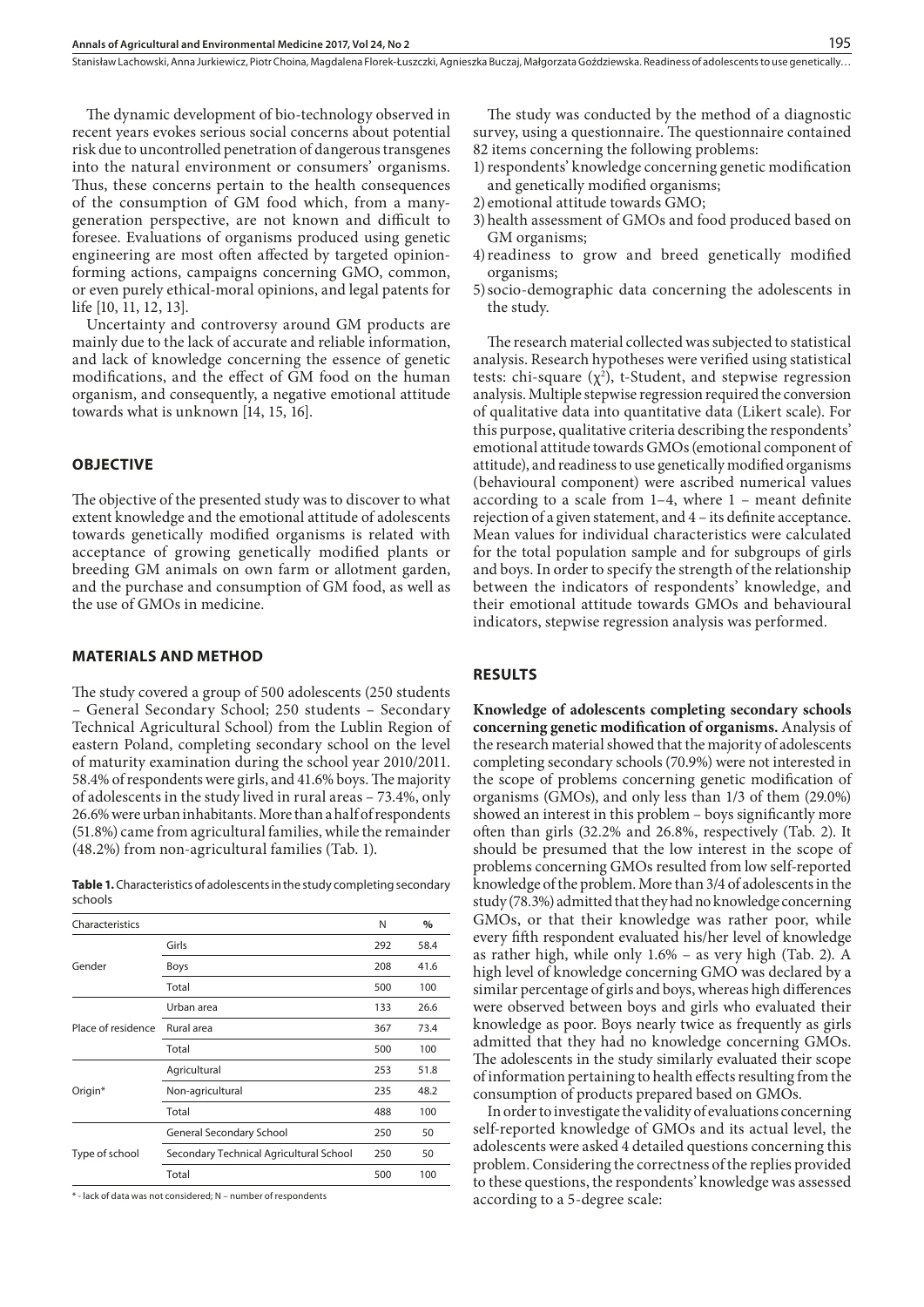1)lack of knowledge (no correct answers);

2)low level of knowledge (1 correct reply); 3)mediocre level of knowledge (2 correct replies);

4)rather high level (3 correct);

5)very high level of knowledge (all replies correct).

While adopting the above-presented criteria it was found that the highest percentage of adolescents in the study (38.4%) possessed a mediocre level of knowledge concerning GMOs, a slightly lower percentage (31.3%) had a low level of knowledge, and 12% of respondents failed to give any correct answers. Nearly 1/5 of respondents showed a high knowledge concerning problems related with GMOs. The level of knowledge of the problem was similar among girls and boys (Tab. 2).

**Table 2.** Indicators of adolescents' knowledge concerning GMO according to gender

|                                                          |        | Gender        | Total  |      |      |               |  |  |  |  |
|----------------------------------------------------------|--------|---------------|--------|------|------|---------------|--|--|--|--|
|                                                          | Girls  |               |        |      | Boys |               |  |  |  |  |
|                                                          | N      | $\frac{0}{n}$ | N      | $\%$ | N    | $\frac{0}{0}$ |  |  |  |  |
| Interest in the scope of problems concerning GMO         |        |               |        |      |      |               |  |  |  |  |
| Definitely No                                            | 45     | 15.5          | 38     | 18.3 | 83   | 16.6          |  |  |  |  |
| Rather No                                                | 168    | 57.7          | 103    | 49.5 | 271  | 54.3          |  |  |  |  |
| <b>Rather Yes</b>                                        | 71     | 24.4          | 50     | 24   | 121  | 24.2          |  |  |  |  |
| Definitely Yes                                           | 7      | 2.4           | 17     | 8.2  | 24   | 4.8           |  |  |  |  |
| Total                                                    | $291*$ | 100           | 208    | 100  | 499  | 100           |  |  |  |  |
| Self-reported knowledge concerning GMO                   |        |               |        |      |      |               |  |  |  |  |
| I know nothing                                           | 42     | 14.4          | 56     | 26.9 | 98   | 19.6          |  |  |  |  |
| I know rather a little                                   | 186    | 63.9          | 107    | 51.4 | 293  | 58.7          |  |  |  |  |
| I know rather a lot                                      | 59     | 20.3          | 41     | 19.7 | 100  | 20            |  |  |  |  |
| I know a lot                                             | 4      | 1.4           | 4      | 1.9  | 8    | 1.6           |  |  |  |  |
| Total                                                    | $291*$ | 100           | 208    | 100  | 499  | 100           |  |  |  |  |
| Evaluation of knowledge concerning health effects of GMO |        |               |        |      |      |               |  |  |  |  |
| I know very little                                       | 81     | 27.7          | 70     | 33.7 | 151  | 30.2          |  |  |  |  |
| I know rather a little                                   | 154    | 52.7          | 102    | 49   | 256  | 51.2          |  |  |  |  |
| I know rather a lot                                      | 50     | 17.1          | 34     | 16.3 | 84   | 16.8          |  |  |  |  |
| I know a lot                                             | 7      | 2.4           | 2      | 1    | 9    | 1.8           |  |  |  |  |
| Total                                                    | 292    | 100           | 208    | 100  | 500  | 100           |  |  |  |  |
| Level of knowledge concerning GMO                        |        |               |        |      |      |               |  |  |  |  |
| Lack of knowledge                                        | 26     | 9.9           | 28     | 14.8 | 54   | 12            |  |  |  |  |
| Low                                                      | 79     | 30.2          | 63     | 33.3 | 142  | 31.5          |  |  |  |  |
| Mediocre                                                 | 109    | 41.6          | 64     | 33.9 | 173  | 38.4          |  |  |  |  |
| Rather high                                              | 47     | 17.9          | 30     | 15.9 | 77   | 17.1          |  |  |  |  |
| High                                                     | 1      | 0.4           | 4      | 2.1  | 5    | 1.1           |  |  |  |  |
| Total                                                    | $262*$ | 100           | $189*$ | 100  | 451  | 100           |  |  |  |  |

\* – lack of data was not considered; N – number of respondents

**Evaluation of genetic modification of organisms and genetically modified food.** Opinions about the importance of GMOs are divided, among researchers as well as among food producers and consumers. Many arguments are produced for and against actions on behalf of the development of breeding GM animals and the cultivation of GM crops. There is no unequivocal evaluation of the consequences of using these organisms in food production or as feed for animals. While introducing the adolescents into the study they were

presented with various opinions concerning GMOs in order to discover their opinions in this respect.

Analyses showed that secondary school adolescents perceived both positive and negative consequences of breeding GM animals (Fig. 1). Opinions concerning positive effects of animal breeding, such as: possibility to produce new drugs, higher cost-effectiveness of breeding, higher resistance to diseases, or possibility to produce organs for transplants, obtained acceptance over the mean value (acceptance indicators from 2.9 – 2.8, theoretical mean 2.5). A similar level of acceptance was obtained with respect to the negative opinions: occurrence of new diseases (3.0), extinction of traditional species (2.9), uncontrolled occurrence of new species and breeds (2.8), and loss of control over GM species purity (2.7) (Fig. 1).



Figure 1. Level of acceptance of positive and negative opinions concerning consequences of breeding of GM animals among adolescents in the study

The respondents' opinions concerning various consequences of the cultivation of genetically modified plants are more varied, compared to their opinions pertaining to animal breeding (Fig. 2). The most accepted arguments are that the cultivation of GM plants increases crops, costeffectiveness of cultivation, increases the resistance of plants to diseases, and decreases the use of mineral fertilizers. Less accepted was the opinion that the cultivation of GM plants results in a lower pollution of the natural environment. In the case of the negative consequences of cultivation of GM plants, the highest level of acceptance was observed concerning the fact that these crops supercede traditional crops (mean level of acceptance 2.9), whereas the lowest level – concerning the opinion that there is a risk of loss of control over the spread of GM plants (mean level of acceptance 2.6) (Fig. 2).

Analysis of data in Table 3 indicates that the mean level of acceptance by the adolescents examined of positive and



**Figure 2.** Level of acceptance of positive and negative consequences of cultivation of GM plants among adolescents in the study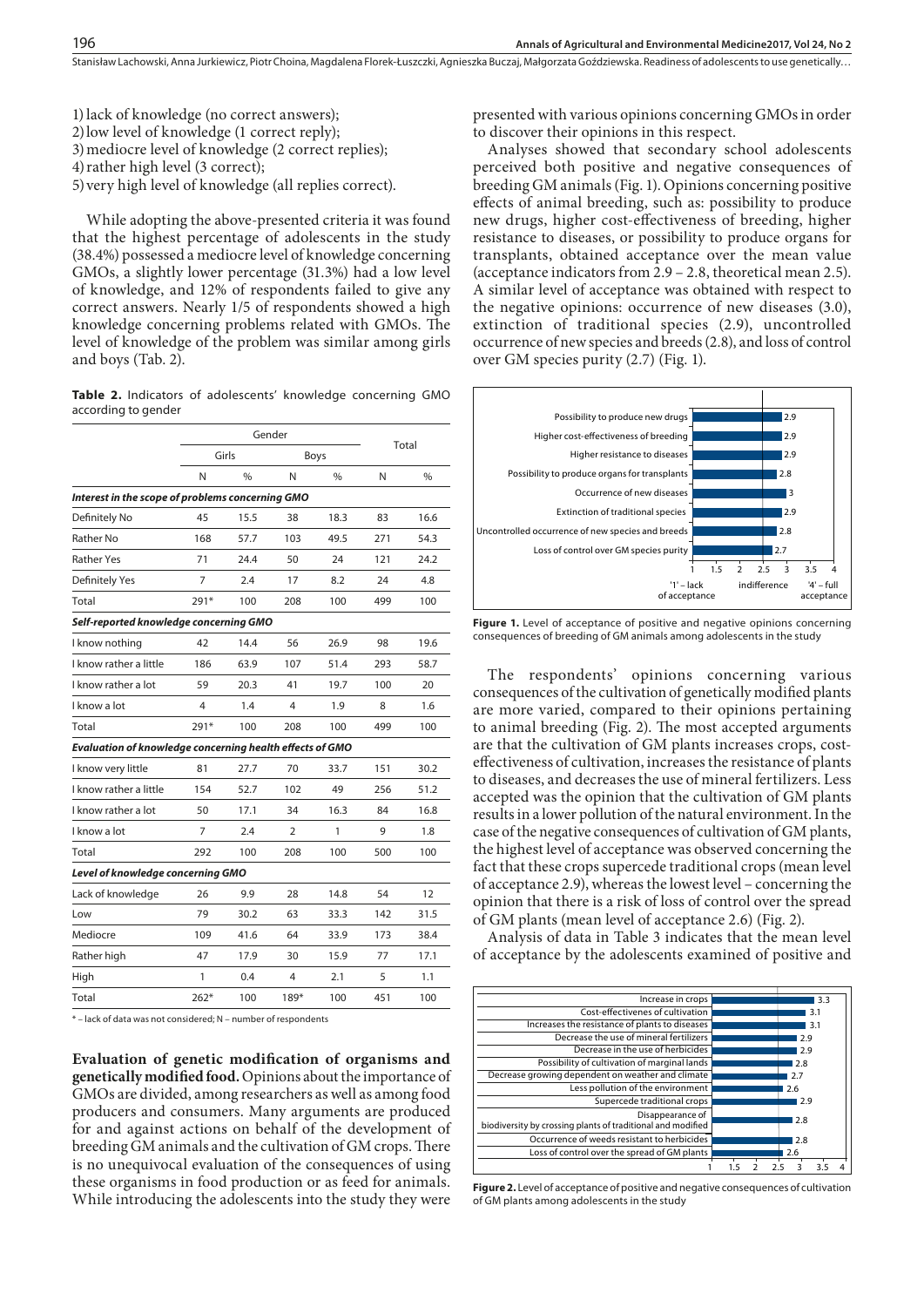negative opinions concerning the of genetically modified animals was similar (positive 2.90; negative 2.88). In the case of cultivation of GM plants, the mean level of acceptance of positive and negative opinions significantly differed statistically. Positive opinions were more accepted (2.94) than the negative opinions  $(2.81)$  (t=4.469, p<0.001) (Tab. 3).

**Table 3.** Comparison of mean indicators of level of acceptance of positive and negative consequences of cultivation of GM plant and breeding GM animals

| Indicators<br>of level of<br>acceptance | Type of<br>conse-<br>quences | Mean | Standard<br>deviation | Difference<br>in mean<br>values | Standard<br>deviation | t       | p    |
|-----------------------------------------|------------------------------|------|-----------------------|---------------------------------|-----------------------|---------|------|
| Cultivation of<br>plants                | Positive                     | 2.94 | 0.55                  | 0.13                            | 0.65                  | $-4.47$ | 0.00 |
|                                         | Negative                     | 2.81 | 0.59                  |                                 |                       |         |      |
| Breeding of<br>animals                  | Positive                     | 2.90 | 0.62                  |                                 |                       |         |      |
|                                         | Negative                     | 2.88 | 0.58                  | 0.02                            | 0.74                  | 0.62    | 0.54 |

Among the indicators of the emotional component of respondents' attitudes towards GMOs was evaluation of the importance of genetically modified organisms on the health qualities of food produced based on GM organisms, scientific importance of achievements of genetic engineering, effects of usage of GM organisms for food production, and the importance of GM in animal breeding and plant cultivation. The adolescents in the study evaluated according to the scale from  $1 - 4$  (1 – negative evaluation;  $4$  – positive evaluation) individual ways of using GMOs. Considering the opinions expressed by the respondents, it was found that all ways of using GM organisms obtained evaluations below the theoretical mean (2.5), and reached the value of 2.27 (Fig. 3). This means that adolescents completing secondary schools tended to express slightly more negative evaluations concerning GMOs. At the same time, it should be noted that the evaluations of the importance of individual aspects of usage of GM organisms were similar. Slightly higher values were found with respect to the improvement of health qualities of food produced based on GM organisms (2.36), and the importance of achievements of genetic engineering for science (2.36) (Fig. 3).



**Figure 3.** Evaluation of various ways of using genetically modified organisms

**Factors conditioning readiness to use GM organisms.** The behavioural component of the attitude towards GMO was analyzed from 3 aspects:

- 1) readiness to buy food produced based on GM organisms;
- 2)readiness to carry out agricultural production with the use of GM organisms;
- 3)readiness to undergo treatment using GM organisms.

Readiness for individual behaviours was evaluated according to a 4-degree scale, where '1' – lack of readiness, and '4' – complete readiness. The calculated values of readiness for using GMOs allows the presumption that the adolescents in the study showed the greatest readiness to purchase food produced based on GM organisms (Tab. 4). The value of this indicator was the highest (2.62), although only slightly higher than the theoretical mean (2.5). To a considerably lesser extent, the respondents were ready to undergo treatment using GM organisms (2.17), followed by carrying out agricultural production with the use of GM organisms (2.10) (Tab. 4).

**Table 4.** Mean indicators of readiness to use GM organisms according to respondents' gender

| Indicators                                                                 | Gender      | Mean | St.<br>dev. | Difference<br>in mean<br>values | St.<br>error | t       | р     |
|----------------------------------------------------------------------------|-------------|------|-------------|---------------------------------|--------------|---------|-------|
| Readiness to                                                               | Girls       | 2.68 | 0.64        |                                 |              | 2.09    | 0.04  |
| purchase food based                                                        | Boys        | 2.55 | 0.72        | 0.13                            | 0.63         |         |       |
| on GM organisms                                                            | Total       | 2.62 | 0.67        |                                 |              |         |       |
| Readiness to carry<br>out agricultural<br>production using GM<br>organisms | Girls       | 1.96 | 0.62        | $-0.34$<br>0.64                 |              | 5.14    | 0.000 |
|                                                                            | <b>Boys</b> | 2.30 | 0.80        |                                 |              |         |       |
|                                                                            | Total       | 2.10 | 0.71        |                                 |              |         |       |
| Readiness to<br>undertake treatment<br>using GM organisms                  | Girls       | 2.10 | 0.86        |                                 |              |         |       |
|                                                                            | <b>Boys</b> | 2.33 | 0.98        | $-0.23$                         | 0.83         | $-3.32$ | 0.000 |
|                                                                            | Total       | 2.17 | 0.92        |                                 |              |         |       |

While searching for factors conditioning readiness to use GM organisms, stepwise regression analysis was applied. The hypothesis was adopted that behaviours towards GMOs (behavioural component of attitude) are significantly related with an emotional-judging attitude and knowledge concerning these organisms. In addition, socio-demographic variables were introduced into the model of conditionings,, such as respondents' gender, place of residence, and type of school attended (Tab. 1).

The conducted analysis showed that readiness to buy food produced based on GMOs is explained by factors specifying emotional-judgement attitude towards GMOs, such as: evaluation of GM products ( $β = 0.310$ ), level of acceptance of opinions concerning positive effects of cultivation of GM plants ( $\beta$ = 0.126), and degree of trust in products manufactured based on GM organisms ( $\beta$ = 0.117). The values of the coefficients β showed that the more positive the adolescents' emotional attitude towards GMOs, the higher their readiness to buy food containing GM organisms (Tab. 5). In addition, girls were more apt to purchase this type of food, compared to boys ( $\beta$  = -0.148). The above-mentioned factors explain jointly 22% of variance of the variable 'readiness to buy food containing GMOs'.

An identical model of conditioning was observed with respect to readiness to undergo treatment using GMOs (Tab. 5). In this case, the indicators β are higher. This model explains approximately 33% of variance of the variable 'readiness to use GMOs in treatment'.

Slightly different predictors explain the readiness of the adolescents in the study to carry out agricultural production using GMOs. This form of behaviour was related with both an emotional-judgement attitude towards GMOs, and knowledge concerning GM organisms. The more positive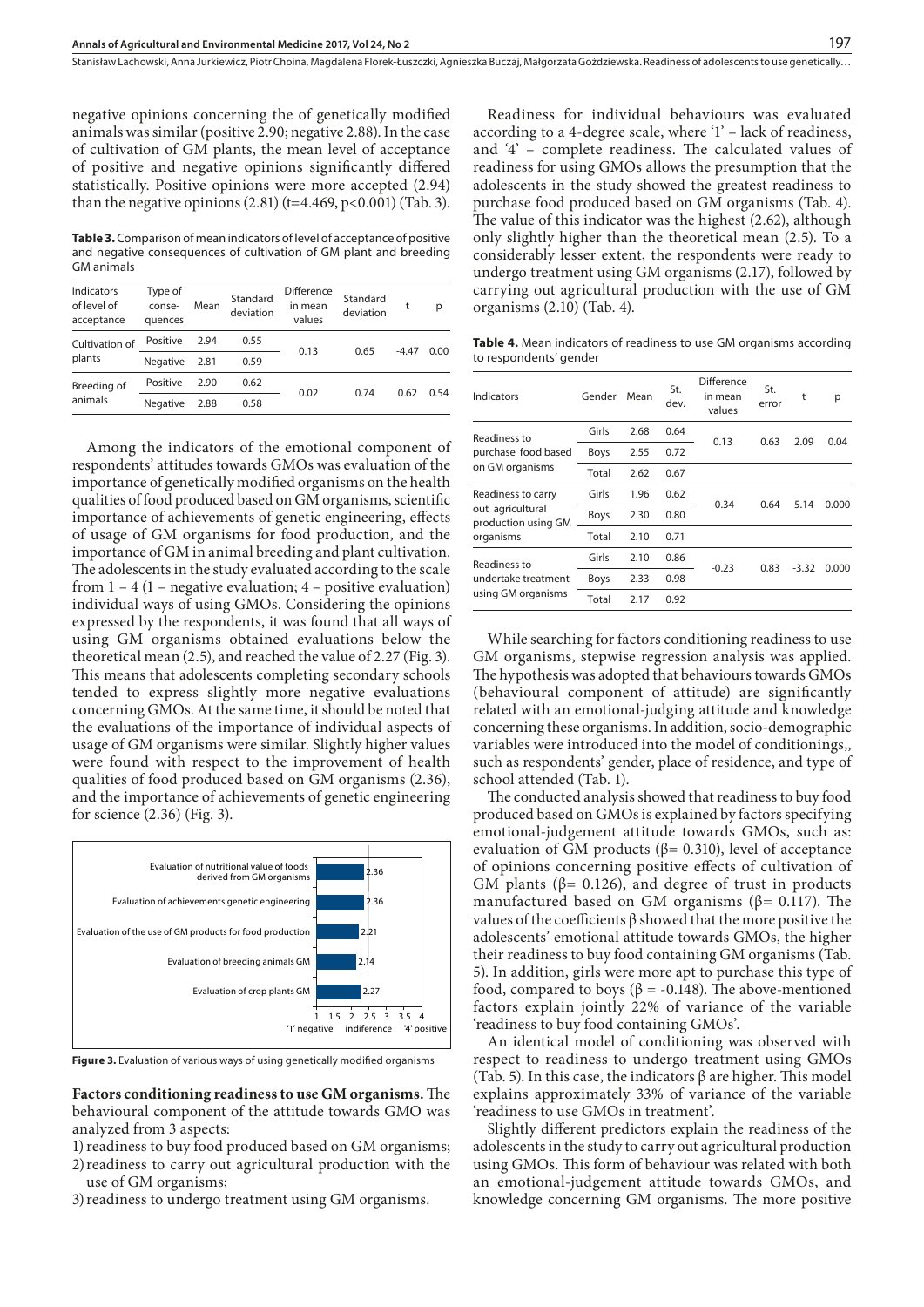**Table 5.** Readiness to buy products based on GM organisms and indicators of knowledge and emotional attitude towards these products (results of stepwise regression analysis)

| Predictors                                                                                   | Non-<br>standardized<br>coefficients |          | Standard-<br>ized<br>coeffi- | t        | р      | Cor-<br>rected<br>$R^2$ |  |  |  |
|----------------------------------------------------------------------------------------------|--------------------------------------|----------|------------------------------|----------|--------|-------------------------|--|--|--|
|                                                                                              | β                                    | St. dev. | cients $\beta$               |          |        |                         |  |  |  |
| Readiness to buy products based on genetically modified organisms                            |                                      |          |                              |          |        |                         |  |  |  |
| (intercept)                                                                                  | 1.521                                | 0.174    |                              | 8.766    | 0.000  |                         |  |  |  |
| Indicator of evaluation of<br><b>GM</b> products                                             | 0.428                                | 0.047    | 0.310                        | 5.119    | 0.000  |                         |  |  |  |
| Gender <sup>1</sup>                                                                          | $-0.202$                             | 0.058    | $-0.148$                     | $-3.477$ | 0.001  |                         |  |  |  |
| Level of acceptance of<br>opinions concerning<br>positive consequences of<br><b>GM</b> crops | 0.155                                | 0.057    | 0.126                        | 2.727    | 0.007  | 0.220                   |  |  |  |
| Level of trust in products<br>based on GM organisms                                          | 0.098                                | 0.048    | 0.117                        | 2.048    | < 0.05 |                         |  |  |  |
| Readiness to carry out agricultural production using genetically modified<br>organisms       |                                      |          |                              |          |        |                         |  |  |  |
| (intercept)                                                                                  | $-0.164$                             | 0.135    |                              | $-1.211$ | 0.227  |                         |  |  |  |
| Indicator of evaluation of<br><b>GM</b> products                                             | 0.602                                | 0.051    | 0.548                        | 11.906   | 0.000  | 0.505                   |  |  |  |
| Gender <sup>1</sup>                                                                          | 0.235                                | 0.052    | 0.162                        | 4.493    | 0.000  |                         |  |  |  |
| Level of trust in products<br>based on GM organisms                                          | 0.156                                | 0.041    | 0.176                        | 3.769    | 0.000  |                         |  |  |  |
| Type of school <sup>2</sup>                                                                  | 0.110                                | 0.052    | 0.077                        | 2.129    | 0.034  |                         |  |  |  |
| Level of knowledge<br>concerning GMO                                                         | 0.055                                | 0.026    | 0.072                        | 2.064    | 0.040  |                         |  |  |  |
| Readiness to undertake treatment using genetically modified organisms                        |                                      |          |                              |          |        |                         |  |  |  |
| (intercept)                                                                                  | $-0.411$                             | 0.221    |                              | -1.860   | 0.064  |                         |  |  |  |
| Indicator of evaluation of<br><b>GM</b> products                                             | 0.452                                | 0.077    | 0.318                        | 5.837    | 0.000  |                         |  |  |  |
| Level of acceptance of<br>opinions concerning<br>positive consequences of<br><b>GM</b> crops | 0.285                                | 0.063    | 0.190                        | 4.516    | 0.000  | 0.326                   |  |  |  |
| Level of trust in products<br>based on GM organisms                                          | 0.220                                | 0.062    | 0.192                        | 3.574    | 0.000  |                         |  |  |  |
| Gender                                                                                       | 0.201                                | 0.076    | 0.107                        | 2.651    | 0.008  |                         |  |  |  |
|                                                                                              |                                      |          |                              |          |        |                         |  |  |  |

1 codes for 'gender': '1' – girls; '2' – boys.

2 codes for 'type of school': '1' – General Secondary School; '2' – Secondary Technical Agricultural School.

the attitude towards GMOs, the higher the level of knowledge concerning these organisms, and the greater the readiness of adolescents to carry out agricultural production with their use. In addition, the type of school attended by adolescents and the respondents' gender were significantly related with this aspect of their attitude. Adolescents attending Secondary Technical Agricultural Schools were more willing to undertake cultivation of GM crops or breeding of GM animals, compared to adolescents from general Secondary Schools, also boys more than girls. These factors jointly explain approximately 51% of variance of the variable 'readiness to carry out agricultural production with the use of GMOs'.

#### **DISCUSSION**

All human behaviours are, on the one hand, determined by emotional needs, and on the other, by experience and knowledge – knowledge of regulations and principles governing individual and social life. Interiorization of these markers and shaping of attitudes allows the making of internally coherent decisions, and undertaking actions in accordance with the whole of personality-temperament traits, thus socially accepted [17].

The age of adolescence is the period of special intensification of seeking one's own road in life and the shaping of attitudes. Knowledge about the world, humans and nature acquired at school, and own outside school experiences – family, friends – become structuralized in the form of defined emotionalpersonality traits which, in turn, delineate behaviours. The activity of adolescents increasingly more often concerns also consumer behaviours, including attitudes towards mode of nutrition.

In recent years, agriculture based on GMOs has played an increasingly greater role in feeding the population of the world, which is evidenced by a considerable increase in the size of land under GM plants [18, 19, 20]. Food products based on GMOs are systematically more widely available. Increasingly more frequently we consume foods without realizing that they may contain GM organisms in their composition. While trying to predict the directions in the development of bio-technology, the social reception of its achievements should also be considered.

The results of the presented study conducted among adolescents completing secondary schools are in accordance with the attitude of Polish society and societies of many countries concerning GM crops cultivation and breeding of GM animals. These attitudes are characterized by a great distrust with respect to transgenic food, and the feeling of threat for the existence of humanity on the part of modern achievements of natural sciences, including bio-technology [21, 22]. This is partly an effect of the lack of genuine knowledge concerning the essence of genetic engineering, the source of which are mainly opinions from acquaintances of from non-professionals. These opinions most frequently express distrust towards anything new, according to the principle 'never enough caution' [23].

Studies of the social opinions conducted in Poland, as well as in other countries of the EU, show that the consumers possess poor knowledge concerning bio-technology, genetic engineering or genetically modified organisms [21]. The lack of knowledge declared by them is often related with the lack of acceptance for bio-technology and, more rarely, with a neutral attitude. In turn, a superficial knowledge of the problem evokes concerns and resistance towards genetic engineering, and negation of its achievements – 'emotions over the brain'. Reliable, comprehensive knowledge allows the perception of both the positive and negative aspects of the achievements of bio-technology, referring to the rational arguments of the view assumed [24]. Therefore, an important marker of consumer behaviour with respect to GM products is the level of their knowledge concerning the essence of genetic changes introduced in bio-technological laboratories.

The presented study shows that nearly 3/4 of adolescents completing secondary schools are not interested in the scope of problems concerning GMOs. This results from their poor knowledge of the problem. Considering the correctness of the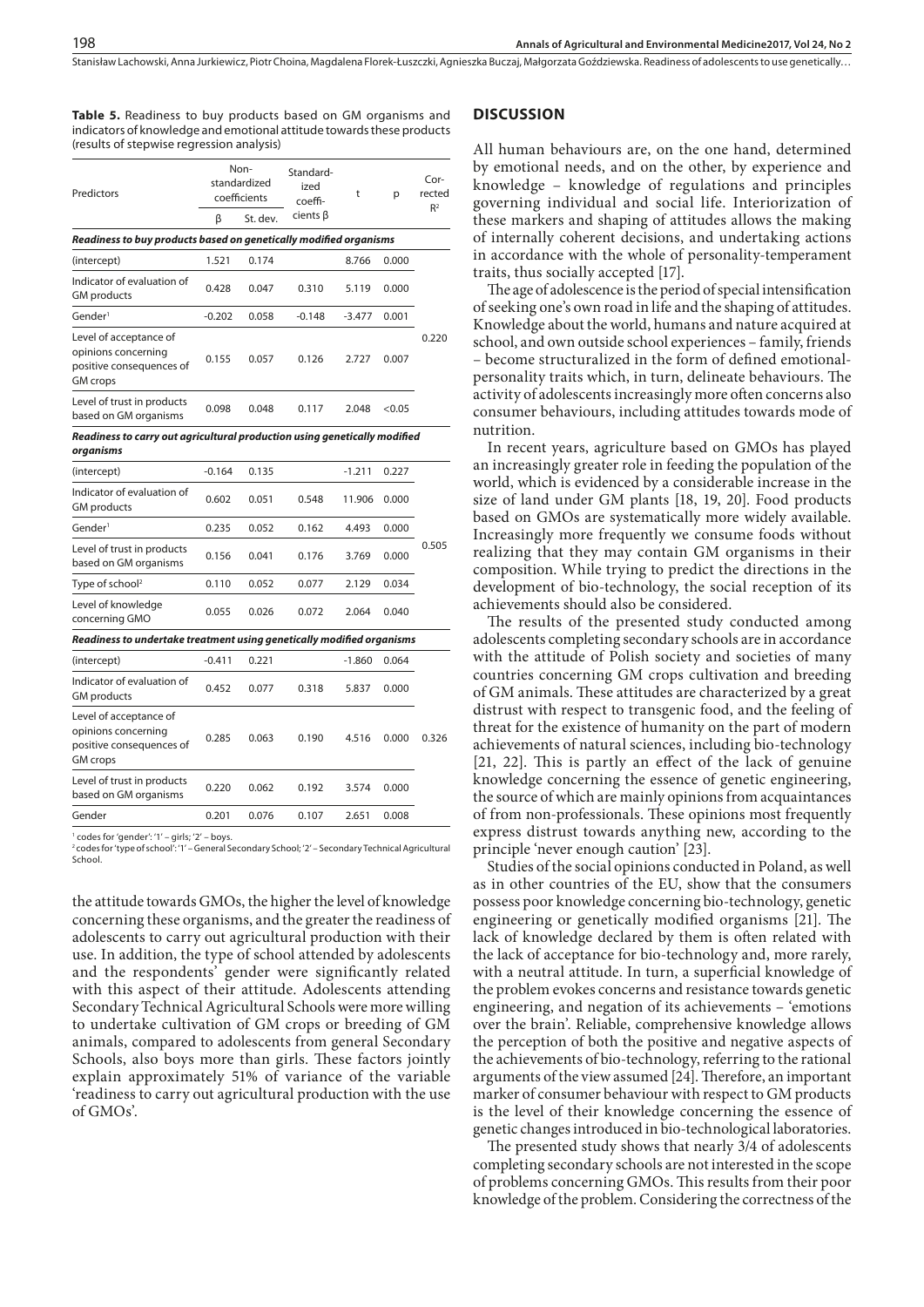replies provided to the questions concerning the essence of genetic modifications, the highest percentage of respondents possessed a mediocre level of knowledge, a slightly lower percentage had a poor knowledge, and every tenth respondents had no information concerning this problem. Despite the low level of knowledge of problems pertaining to the essence of GMOs, all respondents were capable of expressing their emotional attitude towards agricultural production with the use of GMOs.

With respect to breeding GM animals, the adolescents in the study perceived both the negative consequences and positive effects. In general, however, they were either definite supporters or definite contrarians of breeding GM animals.

In turn, their opinions concerning various consequences of cultivation GM plants varied, and depended on the type of effects predicted for humans and the natural environment. This may be due to the fact that the world of plants seems to be more prone to natural species changes, compared to the animal world. It would be enough to be a cautious client of food supermarkets to notice many varied new species of fruits and vegetables, frequently produced by a change in their genotype. Due to their organoleptic and visual qualities, we willingly reach for them and consume them, not even knowing their names [23].

The adolescents in the study also relatively often declared willingness to buy products containing GMOs. The calculations performed using stepwise regression analysis indicated that girls were more apt to buy GM food than boys, also the readiness for purchasing food produced based on GMOs to a greater extent depended on an emotionaljudgment attitude than on the intellectual components of attitude towards GMOs. Girls, who attached more importance to nutrition than boys, more emotionally responded to any advertisements for food products, including those containing GMOs.

Considering the behavioural component of attitude towards GMOs, reflected in the readiness to use GM organisms in treatment, the adolescents more rarely accepted such a possibility than readiness for buying and consuming GM food. In declarations of this type of behaviour, a considerable part of variance was delineated by emotional factors. Similar to other European inhabitants [25], the adolescents in the study were concerned about the risk of interfering with the human genetic code, and possibilities of releasing various pathogens, including those from GMOs, into the environment and human body. Individual behaviours are the consequence of these concerns, therefore, they result from an emotional-judgement attitude towards GMOs, and not knowledge concerning the possibilities of use of GM organisms for medicinal purposes.

Stepwise regression analysis showed a positive correlation between the respondents' readiness to undertake the production of GM plants or breed GM animals on their own farm, emotional factors and, to an even greater degree, correlation with the level of knowledge concerning the essence of genetic modifications. This seems relatively obvious considering the fact that any production requires primarily knowledge of the technology. Emotional engagement may favour the process of decision making concerning the type of production – whether to cultivate plants of breed animals; however, without professional knowledge satisfactory effects cannot be expected. The respondents were aware of this fact, which was reflected by a positive correlation between the

declaration to produce GMOs, and the level of knowledge concerning the essence of genetic modifications.

#### **CONCLUSIONS**

The results of the presented study indicate that the declaration to use genetically modified products as food or medicines, to a greater degree, is conditioned more by an emotionaljudgement attitude than by the level of knowledge concerning genetic engineering.

In addition, willingness to produce genetically modified plants or animals on own farm proved to be significantly dependent on the level of knowledge of the problems pertaining to genetic modifications, followed by an emotional attitude towards the achievements of bio-technology.

Summing up, the results of the presented study indicate the need for the education of adolescents in the area of GMOs in order to shape the rational attitudes of young people towards the achievements of modern bio-technology.

#### **REFERENCES**

- 1. Daniel G. Gibson, Gwynedd A. Benders, Cynthia Andrews-Pfannkoch, Evgeniya A. Denisova i inni. Complete Chemical Synthesis, Assembly, and Cloning of a Mycoplasma genitalium Genome. "Science". 2008; 319 (5867): 1215–1220.
- 2. Stanowisko Komitetu Biotechnologii przy Prezydium PAN w sprawie GMO (Attitude of Biotechnology Committee at Presidium of Polish Academy of Sciences in the matter of GMO) [http://www.up.wroc.](http://www.up.wroc.pl/p/ogloszenia/2013/stanowisko_komitetu_biotechnologii_pan.pdf) [pl/p/ogloszenia/2013/stanowisko\\_komitetu\\_biotechnologii\\_pan.pdf](http://www.up.wroc.pl/p/ogloszenia/2013/stanowisko_komitetu_biotechnologii_pan.pdf) (access: 2013.09.20)
- 3. Convention of Biological Diversity (with annexes). Concluded at Rio de Janeiro on 5 June 1992. United Nations Treaty. [http://www.cbd.int/](http://www.cbd.int/doc/legal/cbd-en.pdf) [doc/legal/cbd-en.pdf](http://www.cbd.int/doc/legal/cbd-en.pdf) (access: 2013.09.20)
- 4. Abram WL, Crawley MJ. Report: Safety aspects of genetically modified foods of plant origin – FAO/WHO, Geneva, czerwiec 2000.
- 5. Ahmed FE. Detection of genetically modified organisms in foods. Trends Biotechnol. 2002; 20: 215–223.
- 6. Auer CA. Tracking genes from seed to supermarket: techniques and trends. Trend Plant Sci., 2003, 12: 591–597.
- 7. Korbin M. Uprawy GM, konwencjonalne i ekologiczne problem koegzystencji. (GM crops, conventional and ecological – problem of coexistance) Biotechnologia, 2006; 3(74): 7–15.
- 8. Twardowska A. Żywność genetycznie zmodyfikowana i jej odbiór społeczny. (Genetically modified food and its social reception) Przem. Spoż., 2003; 10: 7–11.
- 9. <http://www.farmio.com/prawne-regulacje-kwestii-gmo-w-polsce> (access: 2013.09.20).
- 10. Cook AJ, Kerr GN, Moore K. Attitudes and intentions towards purchasing GM food. Journal of Economic Psychology, 23, 5, October, 2002; 557–572.
- 11. Crawley MJ, Brown SL, Hails RS i wsp. Transgenic crops in natural habitats. Nature, 2001; 409: 682–683.
- 12. Dąbrowski ZT, Twardowski T. GMO Wprowadzenie. (GMO Introduction) Kosmos: Problemy Nauk Biologicznych 2007; 56; (3–4): 209–211.
- 13. Dąbrowski ZT. Doskonalenie metodyki oceny ryzyka uwolnienia GMO do środowiska i monitoringu: wybrane projekty badawcze UE. (Mastering methods of assessment of risk of releasing GMO into the natural environment and monitoring: selected research problems) Kosmos: Problemy Nauk Biologicznych 2007; 56, (3–4): 265–273.
- 14. Bonatowska K. Kontrowersje wokół GMO. (Controversy around GMO) Ekopartner. 2001; 11 (121): 38–39.
- 15. Mickiewicz A, Twardowski T, Figlerowicz M. GMO zyski i straty. (GMO – profits and loss) Biotechnologia, 2006; 3(74): 145–152.
- 16. Tańska I. Problemy z GMO. (Problems with GMO) Bezpieczeństwo i Higiena Żywności, 2006; 37: 18–21.
- 17. Strelau J. Psychologia. GWP, 2006; Gdańsk.
- 18. Heritage J. The fate of transgens in human gut. Nature Biotechnology, 2004; 22: 170–172.